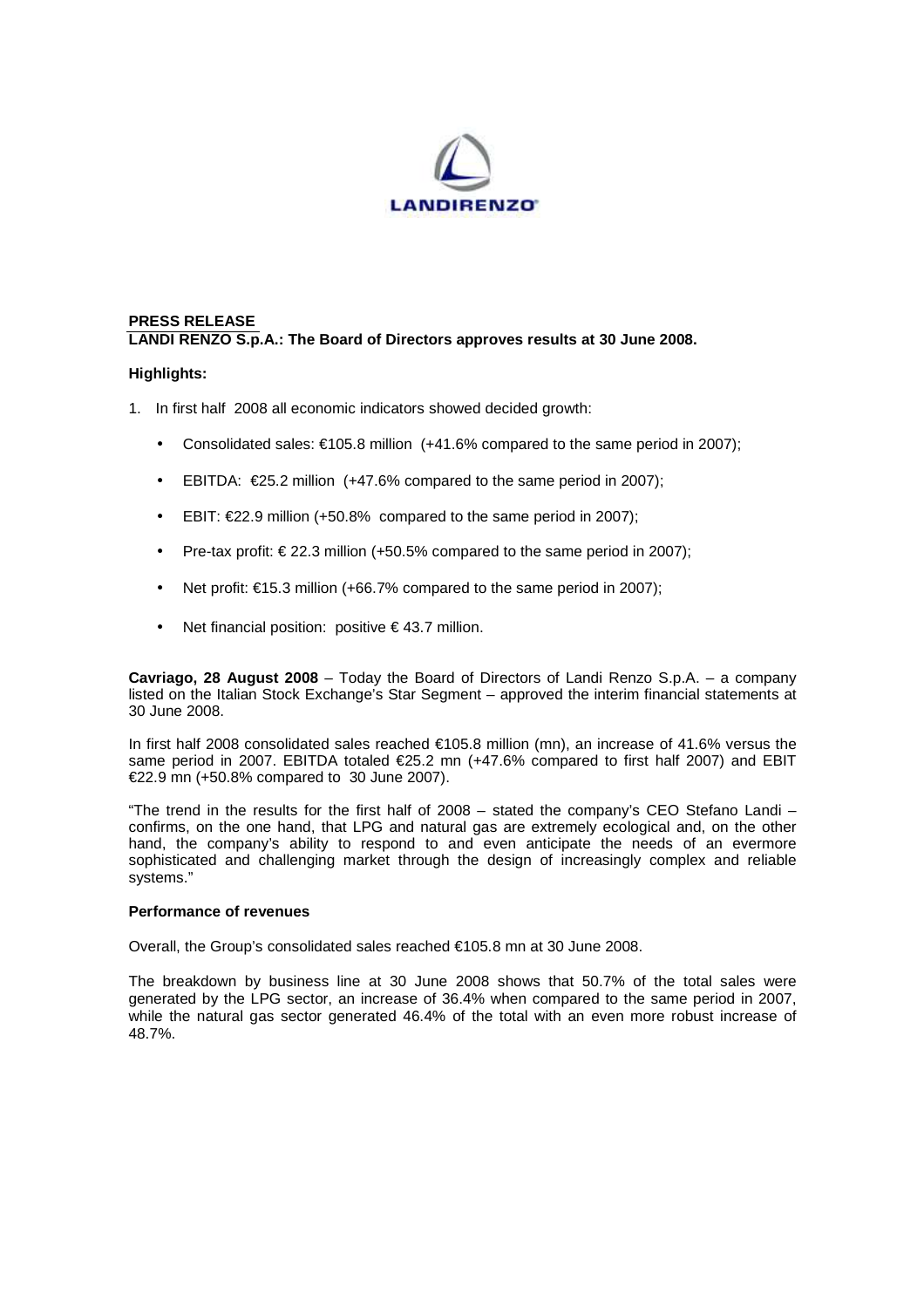

In terms of the geographical breakdown of revenues, the Landi Renzo Group confirms its international standing as 67.0% of its sales were generated outside of Italy (22.5% in the EU and 44.5% outside of the EU).

Sales in Italy grew significantly reaching a total of approximately €35.0 mn, an increase of 38.7% when compared to first half 2007.

Growth was also strong in the other European countries where sales increased by 47.2% semester on semester. The German and Dutch markets reported particularly stellar performances.

The exceptional growth in South America (+575.5% compared to first half 2007) is attributable to the willingness of these countries to use natural gas as a major source of engine fuel. The Group is the leading player in this area of important development thanks to the ability of its products to meet the market's needs.

In South-West Asia there was an overall recovery of the turnover slowdownreported in the first quarter (-21.3% 1H08 vs -30.1% 1Q08) attributable mainly to the temporary saturation of the natural gas distribution networks while waiting for completion of the new supply stations being built in that area.

There was also important growth in the rest of the world in which there was an overall increase of 59.0%.

## **Performance of EBITDA**

EBITDA at 30 June 2008 amounted to €25.2 mn, an increase of 47.6% over the same period in 2007. Profitability improved 1% over the same period in the prior year to 23.8% (22.8% of revenues in the same period in 2007). The rise is due both to cost cutting and to the decided increase in the demand for highly technological products, a segment where the Group is a world leader.

### **Performance of EBIT**

EBIT amounted to  $\epsilon$ 22.9 mn, an increase of 50.8% when compared to same period in 2007. Depreciation and amortisation rose by approximately €0.4 mn, primarily on investments made in intangible assets and plants and machinery.

### **Pre-tax profit and net profit**

Pre-tax profit rose 50.5% from the €14.8 mn reported in the same period 2007 to €22.3 mn. Net profit rose by 66.7% to €15.3 mn. The positive performance in net profit is also due to a drop in the tax rate of the Group's Italian companies.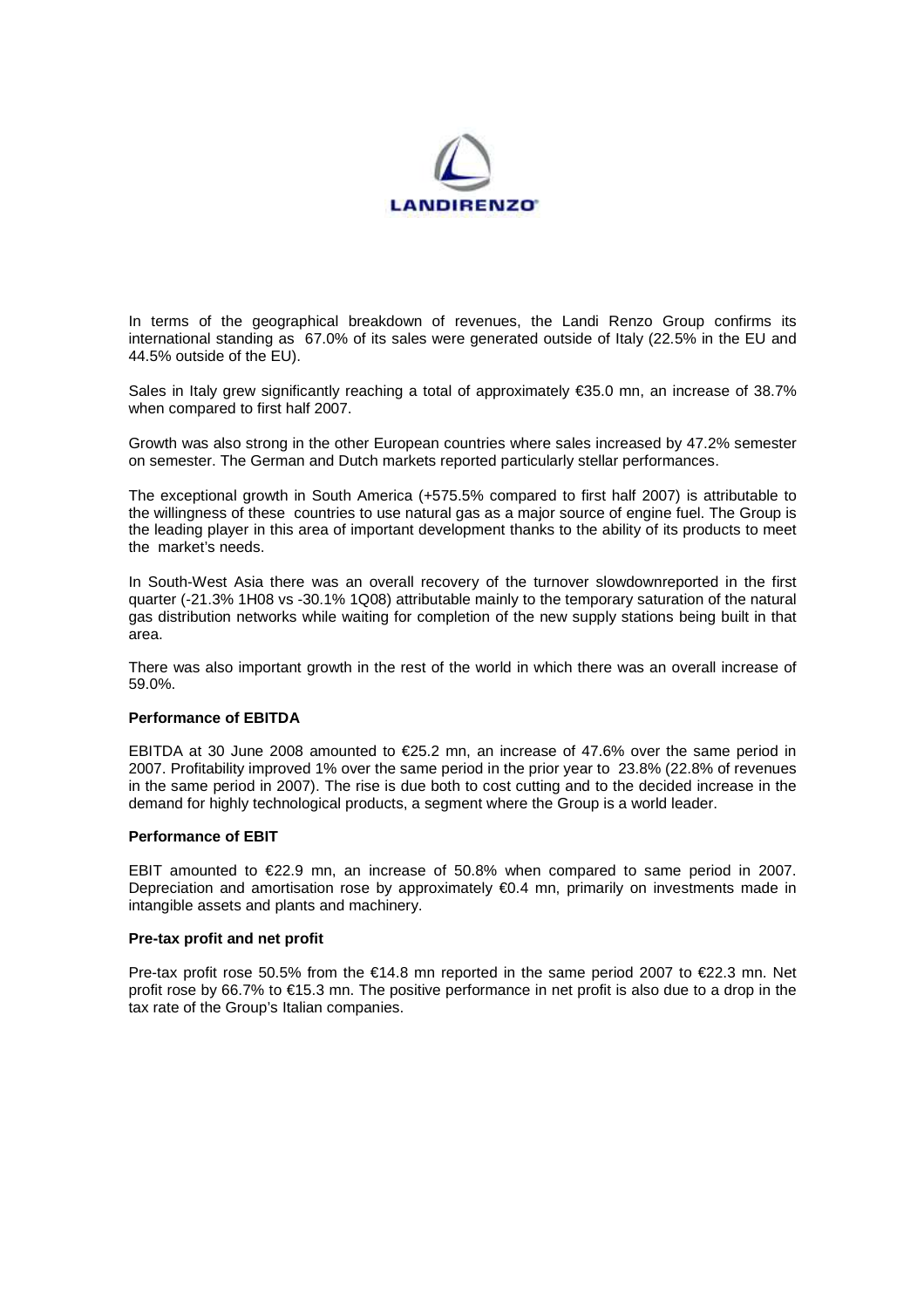

### **Financial position**

The Group's net financial position at 30 June 2008 amounted to a positive €43.7 mn compared to the €50.6 mn reported at 31 December 2007. Cash was absorbed, among other things, by the payment of dividends for approximately €6.2 mn and investments made by the Group for an additional €6.2 mn. The 1H 2008 operating cash flow amounted at 5.3 mn with an important improvement with respect to the 1Q 2008 one (-1.5 mn).

Landi Renzo is a world leader in the sector of LPG and CNG engine fuel systems. The company, based in Cavriago (Reggio Emilia), has over fifty years of sector experience and is known for the robust growth rate of its revenues as well as its international presence as it is active in over fifty countries and approximately 70% of its sales are generated abroad. Landi Renzo S.p.A. is listed on the Italian Stock Exchange's Star Segment as of June 2007.

Paolo Cilloni, the company's Chief Financial Officer, declares, pursuant to para. 2, article 154-bis of the Uniform Finance Act 8/1998, that the accounting information as reported in this press release, corresponds to the underlying documentary records, books of account and accounting entries.

This press release is a translation, the Italian version will prevail.

**Contacts - Investor Relations:**  Pierpaolo Marziali Landi Renzo's Investor Relator Investorrelationslandi.it@landi.it +39 0522 94 33

**Contacts – Media Relations:**  Barabino & Partners Federico Vercellino f.vercellino@barabino.it +39.02.72.02.35.35

Cavriago (RE), 28 August 2008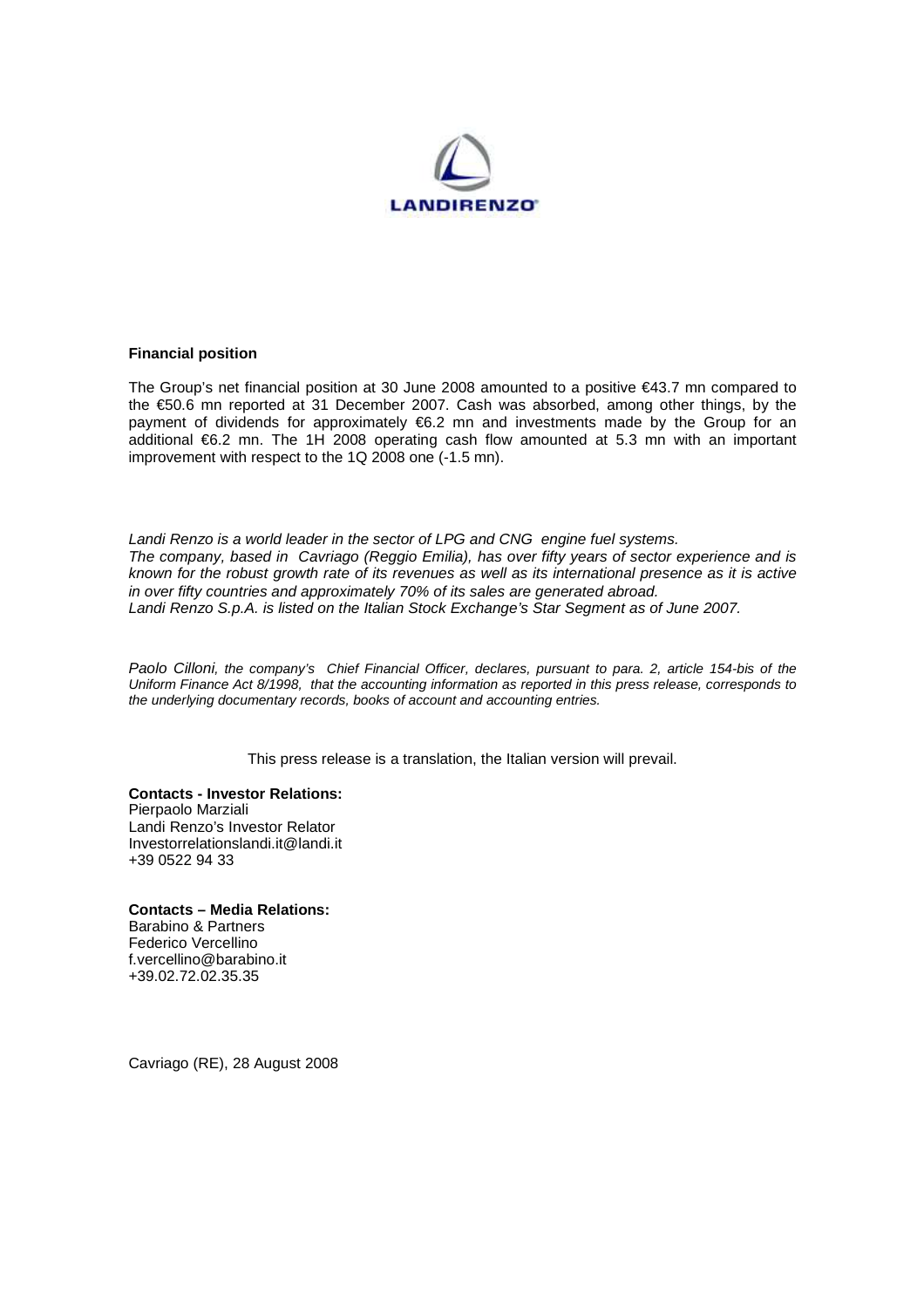

| <b>ASSETS (thousands of Euros)</b>                          | 30 June 2008 | 31 December 2007 |
|-------------------------------------------------------------|--------------|------------------|
| <b>Non-current assets</b>                                   |              |                  |
| Property, plant and equipment                               | 18,624       | 14,926           |
| Development expenditure                                     | 2,044        | 1,844            |
| Goodwill                                                    | 2,988        | 2,988            |
| Other intangible assets with finite useful lives            | 1,362        | 1,290            |
| Other non-current financial assets                          | 75           | 80               |
| Deferred tax assets                                         | 2,829        | 1,841            |
| <b>Total non-current assets</b>                             | 27,921       | 22,970           |
| <b>Current assets</b>                                       |              |                  |
| Trade receivables                                           | 62,476       | 41,856           |
| Inventories                                                 | 44,314       | 33,091           |
| Other receivables and current assets                        | 7,851        | 8,870            |
|                                                             | 0            | 88               |
| Other receivables and current assets - related parties      | 143          | 205              |
| Current financial assets<br>Cash and cash equivalents       | 49,285       | 58,055           |
| <b>Total current assets</b>                                 | 164,069      | 142,164          |
|                                                             |              |                  |
| <b>TOTAL ASSETS</b>                                         | 191,990      | 165,134          |
|                                                             |              |                  |
| <b>EQUITY AND LIABILITIES (thousands of Euros)</b>          | 30 June 2008 | 31 December 2007 |
| Equity attributable to the shareholders of the parent       |              |                  |
| Share capital                                               | 11,250       | 11,250           |
| Other reserves                                              | 87,839       | 74,356           |
| Profit for the period/year                                  | 15,337       | 19,661           |
| Total equity attributable to the shareholders of the parent | 114,427      | 105,266          |
| <b>Minority interests</b>                                   | 227          | 134              |
| <b>TOTAL EQUITY</b>                                         | 114,654      | 105,401          |
|                                                             |              |                  |
| <b>Non-current liabilities</b>                              |              |                  |
| Bank loans                                                  | 1,437        | 1,971            |
| Other non-current financial liabilities                     | 560          | 632              |
| Provisions for risks and charges                            | 284          | 246              |
| Defined benefit plans                                       | 1,953        | 1,948            |
| Deferred tax liabilities                                    | 2,010        | 1,675            |
| <b>Total non-current liabilities</b>                        | 6,244        | 6,473            |
| <b>Current liabilities</b>                                  |              |                  |
| Bank overdraft and short-term loans                         | 3,458        | 4,687            |
| Other current financial liabilities                         | 164          | 163              |
| Trade payables                                              | 48,324       | 39,655           |
| Trade payables - related parties                            | 6,155        | 2,780            |
| <b>Tax liabilities</b>                                      | 8,827        | 2,467            |
| Other current liabilities                                   | 4,083        | 3,198            |
| Other current liabilities - related parties                 | 79           | 312              |
| <b>Total current liabilities</b>                            | 71,091       | 53,261           |
|                                                             |              |                  |
| TOTAL LIABILITIES AND EQUITY                                | 191,990      | 165,134          |